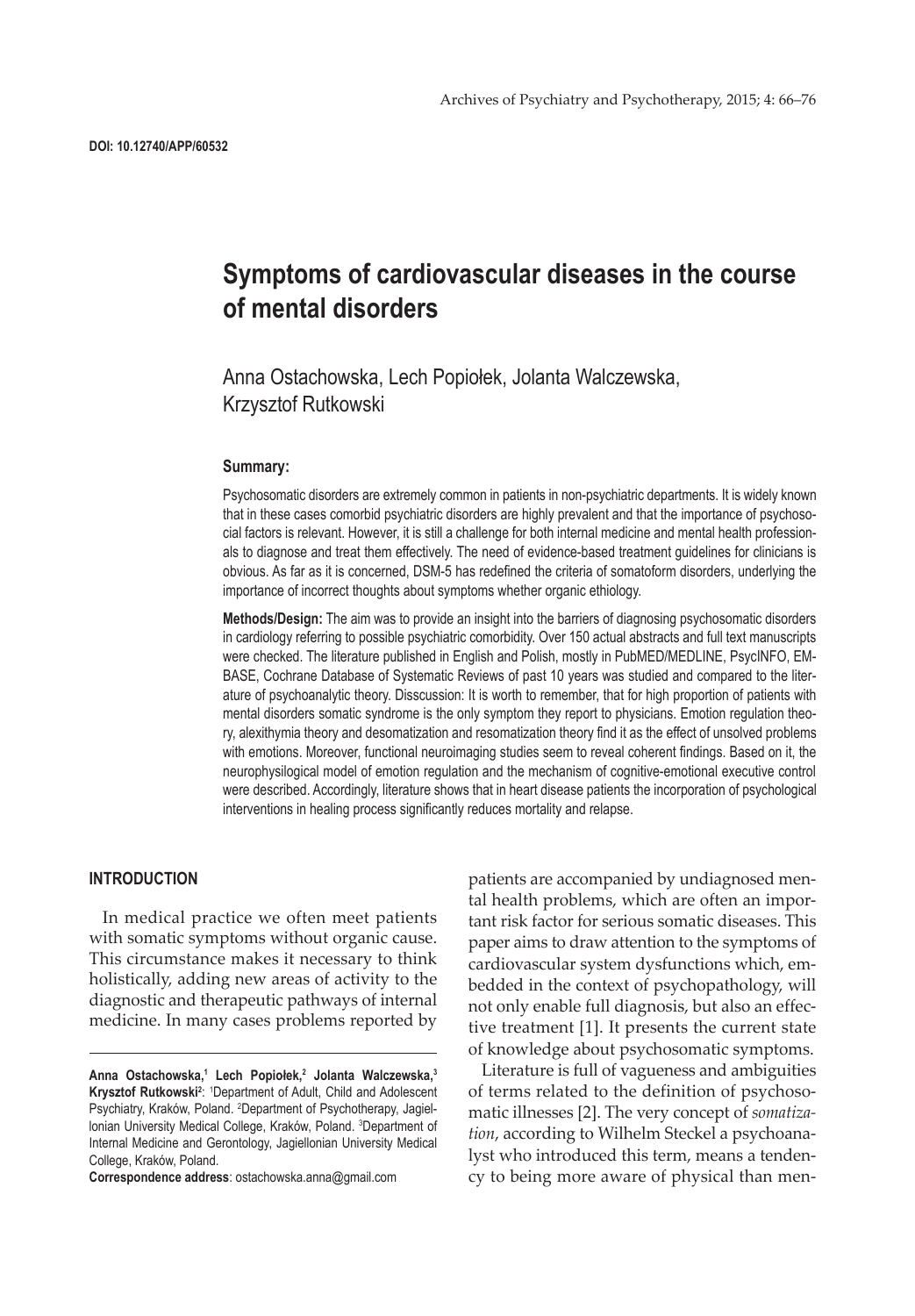tal aspects of emotional states and expressing emotional suffering by means of somatic symptoms [3]. The ICD-10 lacks a separate diagnostic category related to psychosomatic illnesses. This term occurs primarily in relation to disorders in somatic form (ICD-10), and somatoform disorders (DSM-IV). Due to restrictive criteria, the categories capture only severe conditions. Rask et al. demonstrated in their study possible clinical benefits of the new category labelled , multiple symptoms', which was addressing subthreshold categories of medically unexplained symptoms (MUS) classified as somatoform disorder [4]. In DSM-5 several modifications in this category have been done. In addition to the changes in nomenclature, one of the most important changes is the lack of need to exclude organic cause to diagnose the somatoform disorder. More important is that somatic symptoms are accompanied by inadequate thoughts, feelings and behaviors related to symptoms [5].

Because of the inadequacy of the classic psychiatric nosography for the concept of this kind of diseases, in 1995 The Diagnostic Criteria for Psychosomatic Research (DCPR) were introduced. This 12 "psychosomatic syndromes" provided operational tools for psychosocial variables and its' prognostic and therapeutic implications in clinical settings. Eight syndromes concern the main manifestations of abnormal illness behavior (persistent somatization, functional somatic symptoms secondary to a psychiatric disorder, conversion symptoms, anniversary reaction, disease phobia, thanatophobia, health anxiety, illness denial) and the other four syndromes refer to the domain of psychological factors affecting medical conditions (alexithymia, type A behavior, demoralization, irritable mood). Sirri and Fava made the comparison of the DCPR, DSM-IV and DSM-5 proposal. In their opinion the 12 DCPR syndromes, being more sensitive, may broaden the physician's perspective on patients' problems, capturing psychological variables which do not find room in the customary psychiatric classification [6].

It is worth noting that besides the diagnoses of psychosomatic disorders, symptoms localised in the body are characteristic for the diagnosis of many other mental disorders. In masked depression, the main complaint may be a problem with circulatory system that disappear af-

ter treatment with antidepressants. Faster heart rate and breathing, tremors, palpitations, shortness of breath, chest discomfort, dizziness, fear of death, are some of the functional symptoms of autonomic arousal and manifest themselves similarly to cardiovascular problems. They can occur in the course of social phobia, panic disorder, specific phobias, as a part of an acute stress reaction, in patients addicted to psychoactive substances, in conversion disorder or in alexithymic patients.

# **Psychosomatic syndromes in hospital emergency department, Primary Health Care and day hospital for neurotic disorders treatment**

Patients reporting symptoms without organic cause of a disease are especially common in hospital emergency departments (HED) and primary health care (PHC). The most common complaint is pain in the chest. It may be a symptom of coronary artery disease or myocardial infarction, which is one of the most terrifying conditions for patients [7-8]. According to numerous studies, in emergency departments the diagnosis of organic cause of the ailment is excluded in 30% to 77% of patients [9-12]. A comparable proportion of patients in primary health care, i.e. between 22% and 58%, report somatic complaints that are not of organic nature [13]. Sobański et al. revealed that also 75% of patients admitted to the day hospital for neurotic disorders treatment submitted "pseudocardiac symptoms" of tachycardia/palpitations and chest pain [14]. In non-psychiatric units the diagnosis of the symptoms commonly ends at this point. Despite the good prognosis, the presence of chest pain with no evidence of organic heart disease frequently causes withdrawal from social activities at a level comparable to patients suffering from coronary artery disease [15]. It is known that mental health problems themselves may trigger, maintain, or even worsen pain in the chest [16]. Exclusion of organic cause of symptoms without explaining other possible causes, in many cases is not enough to reassure patients who are concerned about their health [17]. Even performing diagnostic tests to rule out heart disease can strengthen the patient's belief in struggling with a serious health problem [18]. In addition, anx-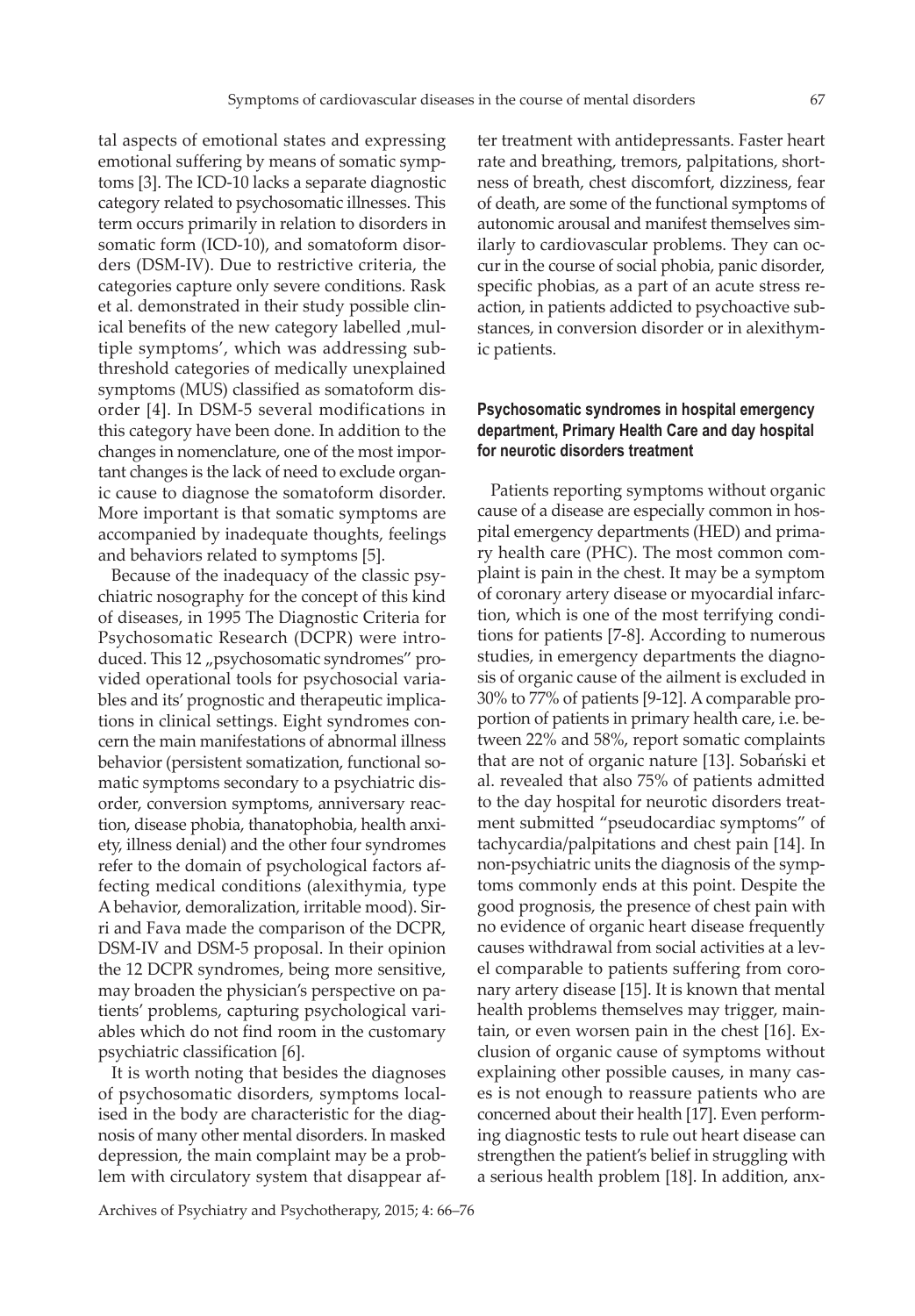iety may be accompanied by reduced level of quality of life (QoL), the incidence of consecutive episodes of chest pain, overuse of health care [19] and withdrawal from social roles. It has been observed that in primary care patients who reported more than five symptoms, increased impairment of social roles occurred more frequently when these symptoms had no medical explanation than when they were results of organic dysfunctions [20].

What is more, the study on the costs of somatization in English population shows that only mental health care service is the one that does not show significantly increased rates of utilization by somatizing patients [21]. We can assume that on the one hand this kind of patients tend to ignore their mental ailments and communicate their emotional states by somatic symptoms, usually being misunderstood by physicians. On the other hand, mental health care service seems to offer the most adequate treatment for them.

Here it is worth to present the results of a study evaluating medical care and treatment in the newly established Medically Unexplained Symptoms Clinic (MUS Clinic) in London [22]. The authors emphasize the fact that the vast majority of patients admitted to the diagnostics suffered primarily from previously undetected mental health disorders. Most often patients were diagnosed with depression and anxiety disorders, which implies two further issues. One of them is the need to improve the efficiency of recognition of these disorders at primary and secondary health care [23]. The second issue is related to diagnostic difficulties with clinical manifestations of depression and anxiety disorders, which could be restricted to somatic symptoms [24, 25].

#### **Guidelines and treatment pathways**

British guidelines for dealing with chest pain of 2010 [26] does not recommend further proceedings based on the assumption that the mere recognition of the absence of organic heart disease will improve the patient's condition [27]. The current German guidelines regarding the psychosocial factors in cardiology (2013) include the area of psychosocial functioning as an important etiologic factor in the development and prognosis of coronary artery disease (recommendations I A). Loneliness, lack of social support, death of a partner, similarly to depression, depressed mood, anxiety, hostility, or PTSD, are an independent etiological factors of coronary heart disease development. They have a negative impact on both the prognosis and the presence of complications during treatment [28]. These guidelines recommend to diagnose and treat psychiatric disorders as a part of the prevention of coronary heart disease (I B). Numerous reports support the aforementioned recommendations. Ashley M. Harris et al. observed that comorbidity of mental disorders in patients without diagnosed organic disease who report somatic symptoms is more than four times higher than in patients with organic diagnoses, and reaches 60% [29]. In another study, psychiatric diagnosis was present in 75% of patients reporting somatic symptoms with no evidence of organic disease. Panic disorder was diagnosed in a half of the studied patients (47.1%), and depression in 21.4% of patients. Generalized anxiety disorder and obsessive-compulsive disorders were diagnosed in 5.7% of patients, and less than 3% of patients were diagnosed with somatoform disorders. The most common complaint in patients with generalized anxiety disorder and panic disorders was the conviction of heart disease [30].

Moreover, anxiety disorders, depression, depressed mood or loneliness separately, are an important risk factors for cardiovascular diseases. Due to the frequent comorbidity of mental illness with cardiovascular diseases and worse prognosis for this coincidence, it is important to extract mentally disturbed person from the population of people suffering from cardiovascular diseases. In accordance with current knowledge, the assessment of mental functions is an important element in the diagnostic and therapeutic process in patients with cardiac symptoms, irrespective of diagnosis of organic heart disease.

Another study suggests that understanding the essence of reported complaints provides relief for patients and it may be an intervention with positive therapeutic outcomes [27]. Unfortunately, as reported in studies, psychosomatic disorders are diagnosed too rarely in primary care [31]. This situation has many causes [32],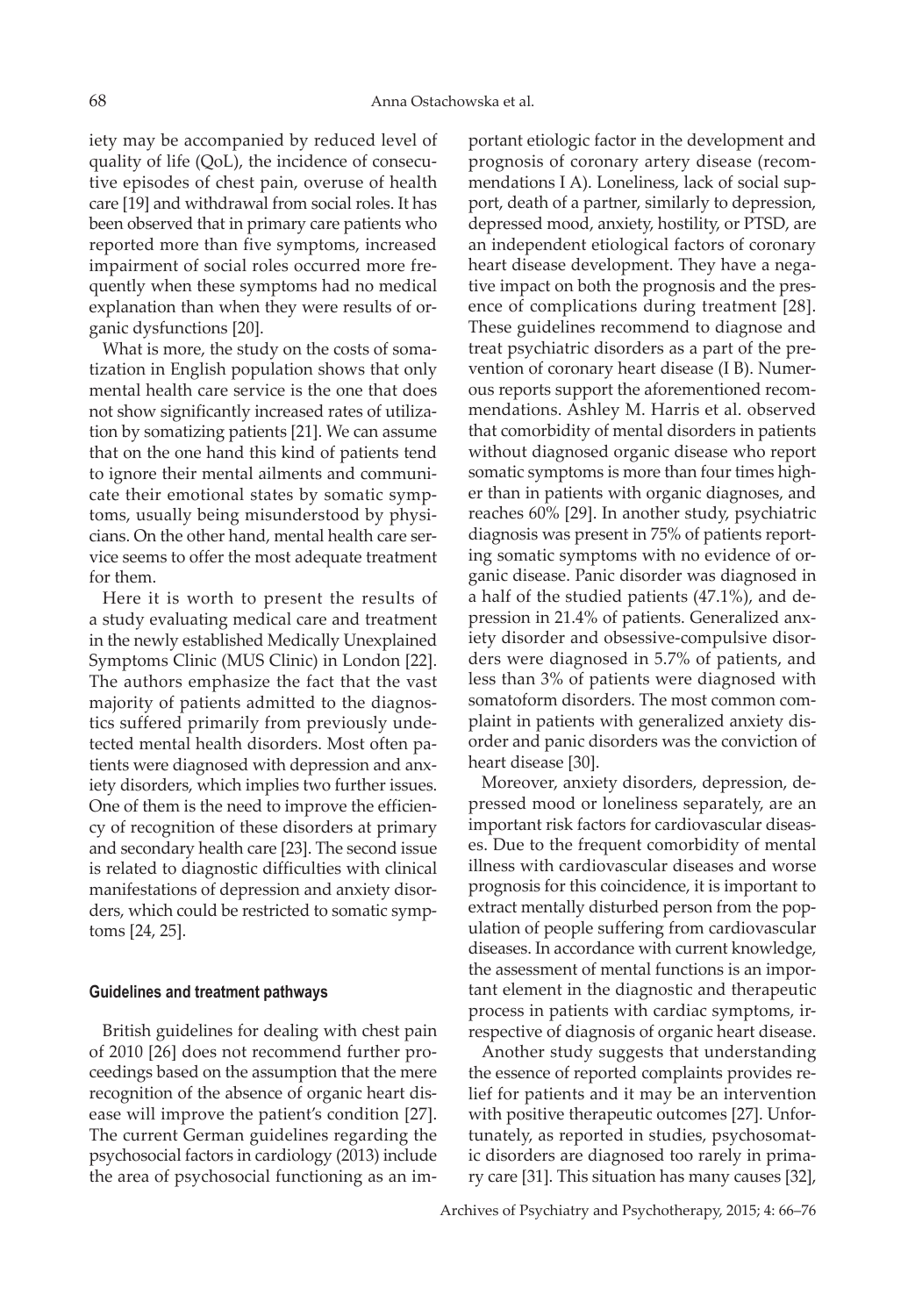among other things, it is doctor's fear of overlooking "serious illness" [7] and the lack of clear diagnostic pathways. In ICD-10 and DSM-IV somatization disorder is diagnosed after the exclusion of organic cause, which often is very difficult. The reports also highlight the lack of EBM (Evidence-based medicine) based guidelines for the management of patients reporting medical condition without organic explanation [33]. In 2012, in Germany, for the first time, an interdisciplinary team of specialists in medicine and psychosocial sciences, together with a representative of patients led to the drafting of guidelines for dealing with somatoform disorders. Innovations in this edition of the Guidelines include i.a. emphasis to features of the doctor-patient relationship important in the treatment of somatoform disorders, taking into account also iatrogenic areas [34].

# **Transient myocardial ischemia and stress-induced cardiomyopathy as psychosomatic syndromes**

In 2012, carbon dioxide challenge test imitating panic attack triggering myocardial ischemia was described. The experiment was conducted in a man with a long history of occurrence of panic attacks in the course of agoraphobia. The study is important due to the fact that the impact of a panic attack on disturbances of myocardial perfusion in patients without structural heart disease has been experimentally demonstrated for the first time. During the study, the patient reported mild chest pain, palpitations and dizziness. There has been an increase in blood pressure to 190/100 mmHg and increased heart rate, oxygen saturation remained at 98%. No ischemic changes were observed in ECG, whereas single-photon emission tomography image demonstrated reversible myocardial ischemia [35]. Currently it is known that different mechanisms are responsible for triggering pain in the chest during a panic attack [36]. The one most often mentioned is hyperventilation which causes respiratory alkalosis. It is related to calcium influx into the cells, which induces spasm of coronary arteries resulting in myocardial ischemia [37]. In the described case, despite overactivity of the adrenergic system recorded during the test, the patient denied the occurrence

of a panic attack. The explanation may be found in a study by Bernard D. Beitman et al., where it has been noted that up to 32-41% of patients with anginal pain without coronary artery disease do not feel fear when experiencing a panic attack [38].

Takotsubo cardiomyopathy – in other words stress-induced cardiomyopathy (Transient left ventricular apical ballooning syndrome – TL-VABS) has the similarly transient nature of ischemia. It is manifested by pain in the chest, shortness of breath, hypotension and changes in ECG as in a myocardial infarction. The diagnosis is based on 1) the presence of transient dyskinesia of left ventricular apex and the centre of the ventricle, comprising an area of vascularisation of more than one coronary artery; 2) the lack of significant coronary artery disease and lack of angiographic characteristics of plaque rupture; 3) new changes in ECG; and 4) the exclusion of the presence of a pheochromocytoma or myocarditis. The described cardiomyopathy is associated with a good prognosis and with full recovery in up to 4 weeks. Mortality varies between 0% and 8% [39]. It is estimated to occur in 0.02% of the population of the United States, of which 89% are women, especially in postmenopausal period [40]. It is often comorbid with cerebrovascular diseases and psychiatric disorders, including anxiety disorders, mood disorders, as well as with liver failure, sepsis and cancer [41-42]. The exact mechanism of symptoms is still unknown. It is believed that the symptoms of cardiomyopathy are the result of severe stress, which occurs due to the release of catecholamines. The excess of catecholamines affects the modification of beta2-adrenergic receptors, leads to vasoconstriction, accumulation of toxic metabolites, and consequently blocks the contractility of certain areas of the heart muscle. This thesis is confirmed by reports on occurrence of cardiomyopathy, similar to that in Takotsubo cardiomyopathy, in patients with a diagnosis of pheochromocytoma. In this case, removal of the catecholamine-producing tumor results in left ventricular failure remission [43]. Some authors also believe that the described cardiomyopathy has a protective function, which allows a patient to survive a stressful situation without permanent damage to the myocardium [44]. The researchers suggest that the same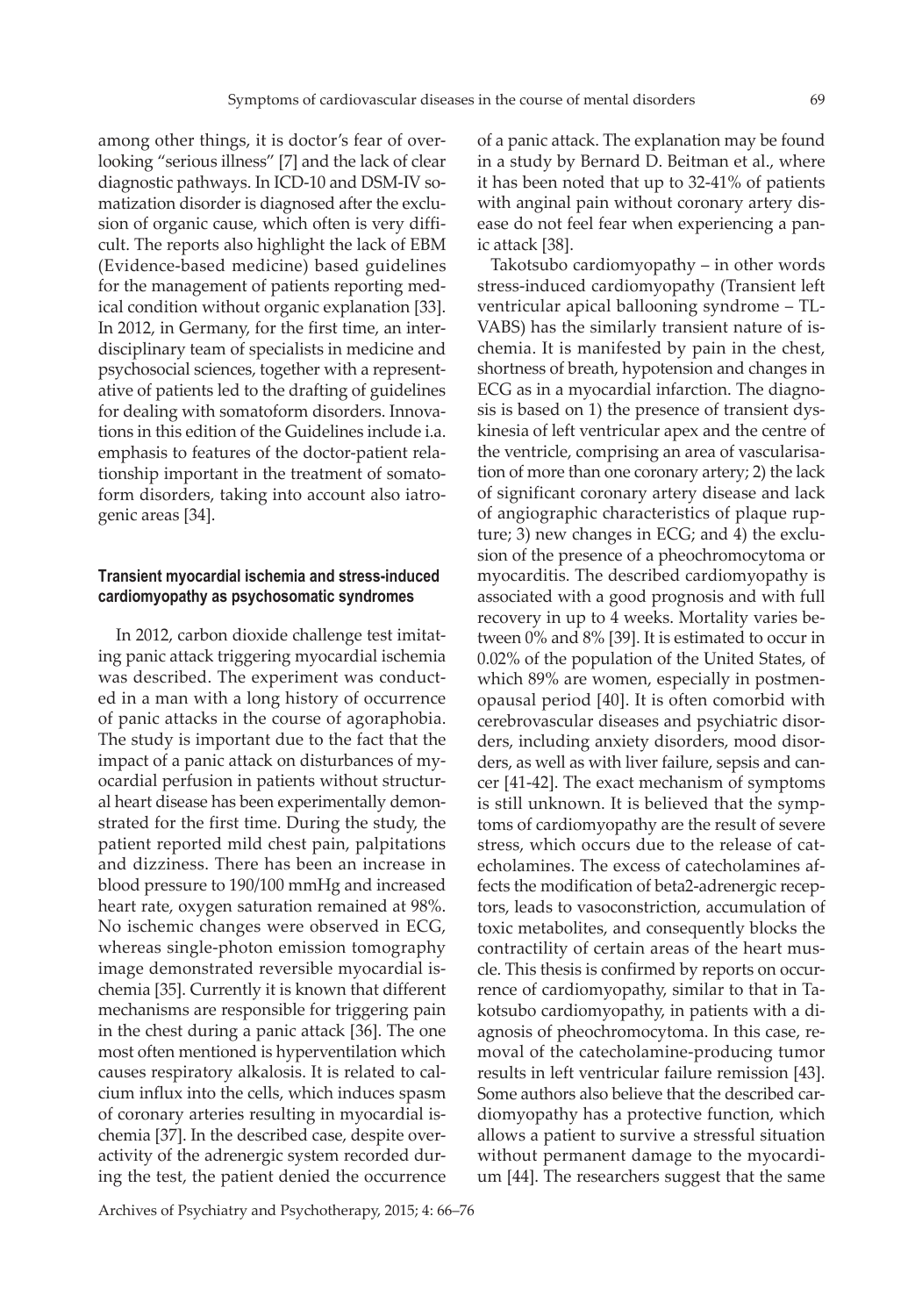protective function is performed by dissociative amnesia for the psyche. In people who have experienced dissociative amnesia after traumatic events, the prevalence of posttraumatic stress disorder (PTSD) is lower [45] [46, 47]. In 2014, Amir Toussi et al. reported, for the first time, a case of a woman in whom Takotsubo cardiomyopathy was accompanied by the occurrence of dissociative amnesia in reaction to her sister's death [48]. The researchers suggest that dysregulation of glutamate levels in the blood and increased levels of catecholamines might be the mechanism responsible for the occurrence of dissociation in the course of transition cardiomyopathy [47, 49, 50]. Knowledge on the issue of these interdependencies is still incomplete and requires further studies.

#### **Psychocardiology and the comorbidity**

Bearing in mind the strong interdependencies between heart diseases and mental health, a new field of science – psychocardiology – has been created. Psychocardiology combines medical thinking and psychology. It is impossible not to mention that Poland is one of the first countries which recognized the role of psychological problems in patients with cardiovascular diseases. In 1961 prof. Zdzislaw Askanas opened psychological laboratory at the Institute of Cardiology, Medical University of Warsaw, one of the first of its kind in Europe [51]. The beneficial effects of cooperation of cardiologists and psychologists has been confirmed by the results of meta-analysis of 43 studies on psychological interventions in patients suffering from cardiovascular disorders. During the two year observation of patients with heart disease who simultaneously participated in psychological interventions, it has been shown that the mortality rate in this group decreased by 27% compared with patients who were monitored only by an internist. Moreover, in the long perspective frequency of disease reoccurrence was lower by 43%. Researchers explain the relationship between cardiology and psychology by common pathophysiologic and behavioral mechanisms. On the one hand psychologic factors may activate some negative pathophysiologic metabolic pathways, on

the other, negative psychosocial conditions may promote unhealthy behavior [52].

The current review of studies [53] on the contribution of depression in the global prevalence of coronary artery disease (CAD) suggests that the risk of its development is increased in people with depression by 56%, and that depression is responsible for 2.95% of DALYs (Disability-adjusted life year – years of life lost due to premature death or bodily injury resulting from trauma or disease) associated with CAD. Bacon et al. (2014) showed that patients diagnosed with an anxiety disorder are four times more likely to develop hypertension during one year of observation. Contradictory information has been obtained in the study on the relationship between depression and hypertension. In the meta-analysis of prospective studies, results suggest that depression increases the incidence of hypertension by 42% [54]. On the other hand, the largest prospective study on this issue, including 36,000 people, that is about 50% more than the entire meta-analysis, does not confirm these results. In follow-up examinations after 11 and 22 years, the obtained results showed a combination of intensification of depressive symptoms with lower blood pressure [55, 56]. The explanation for these discrepancies could be other reports suggesting that only affective symptoms of depression impact the sympathetic nervous system dysfunction. Somatic component and the total score on a scale of depression have no significant influence [57].

#### **Mechanisms of symptoms**

#### Regulation of emotions

Trying to understand how psychology affects somatics, it is impossible not to mention the concepts of diseases stemming from psychoanalytic thinking. Some theorists believe that it is useless to distinguish psychosomatic illnesses from other diseases, as most somatic disorders have mental aspect, as well as mental illnesses have somatic aspect. They emphasize the fact of non-existence of simple cause and effect relation between the "'psyche" and "soma" [58]. Aleksandrowicz also says that neurosis and their psychotherapy are an integral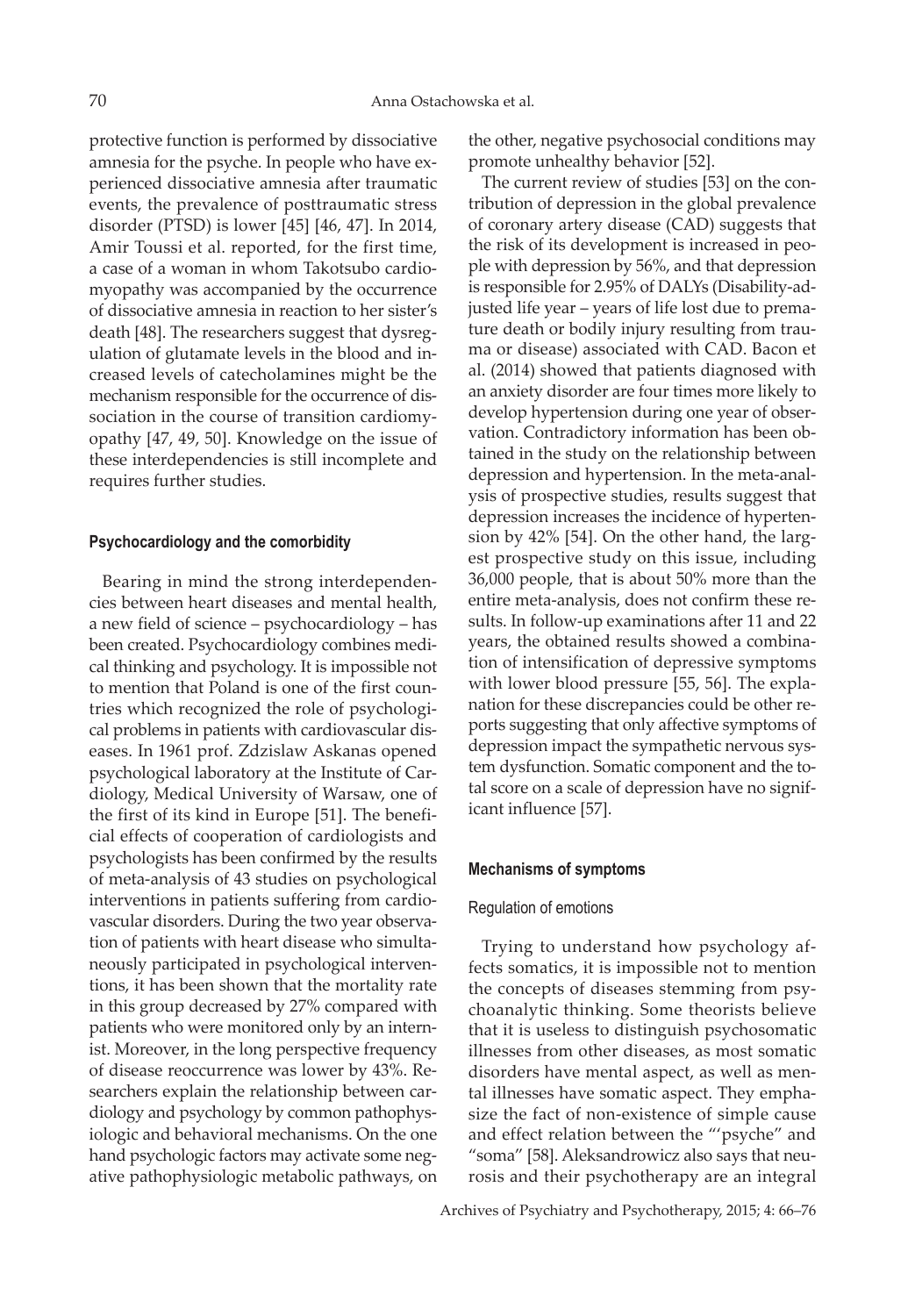part of medicine and medical tasks and significantly exceed outside the scope of psychiatry [59]. Such thinking is supported by the theory of emotional regulation developed by Graeme J.Taylor [60], which does not distinguish organic and functional, physical or mental diseases, treating them as impaired regulation of various sub-systems of the body. In this approach, each illness is psychosomatic, as they can be accompanied by both physiological and mental changes. Sigmund Freud presented a similar way of thinking over 120 years ago. In addition to the symptoms of conversion neurosis, of symbolic significance, he mentioned actual neurosis whose bodily symptoms were the result of limited capacity to cope with tension [61]. This theory seems to be confirmed by Kyung Bong Koh. In his study, based on 47 patients, he showed that suppression of anger was a predictor of somatic symptoms [62]. Similarly, in patients after myocardial infarction, the intensification of somatization was associated with blocking the expression of unpleasant emotions [63]. Liang Liu et al. showed that, the tendency to react with anger, on the one hand, and excessive suppression, on the other, play an important role in the emergence of somatic symptoms in people with anxious-ambivalent attachment style. In this approach, the intervention directed to the ability to express and cope with feelings, could reduce, in some people, a tendency to present medically unexplained symptoms [13].

#### Alexithymia

The term alexithymia is defined as difficulty in identifying and expressing emotions, poverty of imagination and externally-oriented way of thinking [64]. Its relations with both mental illnesses and somatic diseases [65] including depression [66], anxiety disorders [67], eating disorders [68], hypertension [69], diabetes [70] and psoriasis [71] have been reported. Alexithymic features are relatively common in the general population, occurring in 10% of adults, slightly more frequently in men [72]. There are many concepts of its development. Genetic, neurobiological and environmental factors are considered to be essential. Referring to the etiology, Hellmuth Freiberger [73] introduced a distinction between primary alexithymia – a genetically determined personality traits and secondary alexithymia – which is a defense mechanism for experienced trauma [74, 75].

A study comparing the features of alexithymia in patients suffering from cardiovascular disorders and mood disorders showed an increased overall level of alexithymia in both groups. Higher score in terms of poverty of imagination and a lower emotional excitability have been observed among patients with cardiovascular diseases. In contrast, more intense characteristics – the difficulty in verbalizing emotional experience and poor insight into own emotional experience – have been observed in patients with mood disorders. Dysregulation of autonomic nervous system is considered to be the pathomechanism responsible for comorbidity of alexithymia and cardiovascular diseases [76]. The gap between the intensity of the emotional response and recorded reaction of the autonomic nervous system, described in other publications [77], has been also observed in the study [78]. According to Henry Krystal, lack of access to conscious experiencing the affective content in alexithymic patients leads to its disclosure in the body, i.e. somatization [2].

#### Theory of the desomatization – resomatization

The occurrence of somatic symptoms without organic cause related to illness is also explained by the psychoanalytic concept of early trauma. Krystal, explaining the genesis of psychosomatic disorders, drew attention to the difficulties in diagnosis of emotional states arising from blocking the processes of differentiation, verbalization and desomatization of child's affect on the basis of deprivation of the child's needs at an early stage of development. He believed that alexithymic people are the people who experienced trauma in early childhood. Consequently, in the face of overwhelming fear, it leads to the phenomenon of regression, resulting in secondary somatization (*resomatization*) of mental processes. People who have experienced long-term trauma in childhood, could fail in desomatization. As a result, the presentation of mental states is not transferred from the body into the realm of mind [2]. Currently, it seems reasonable to ask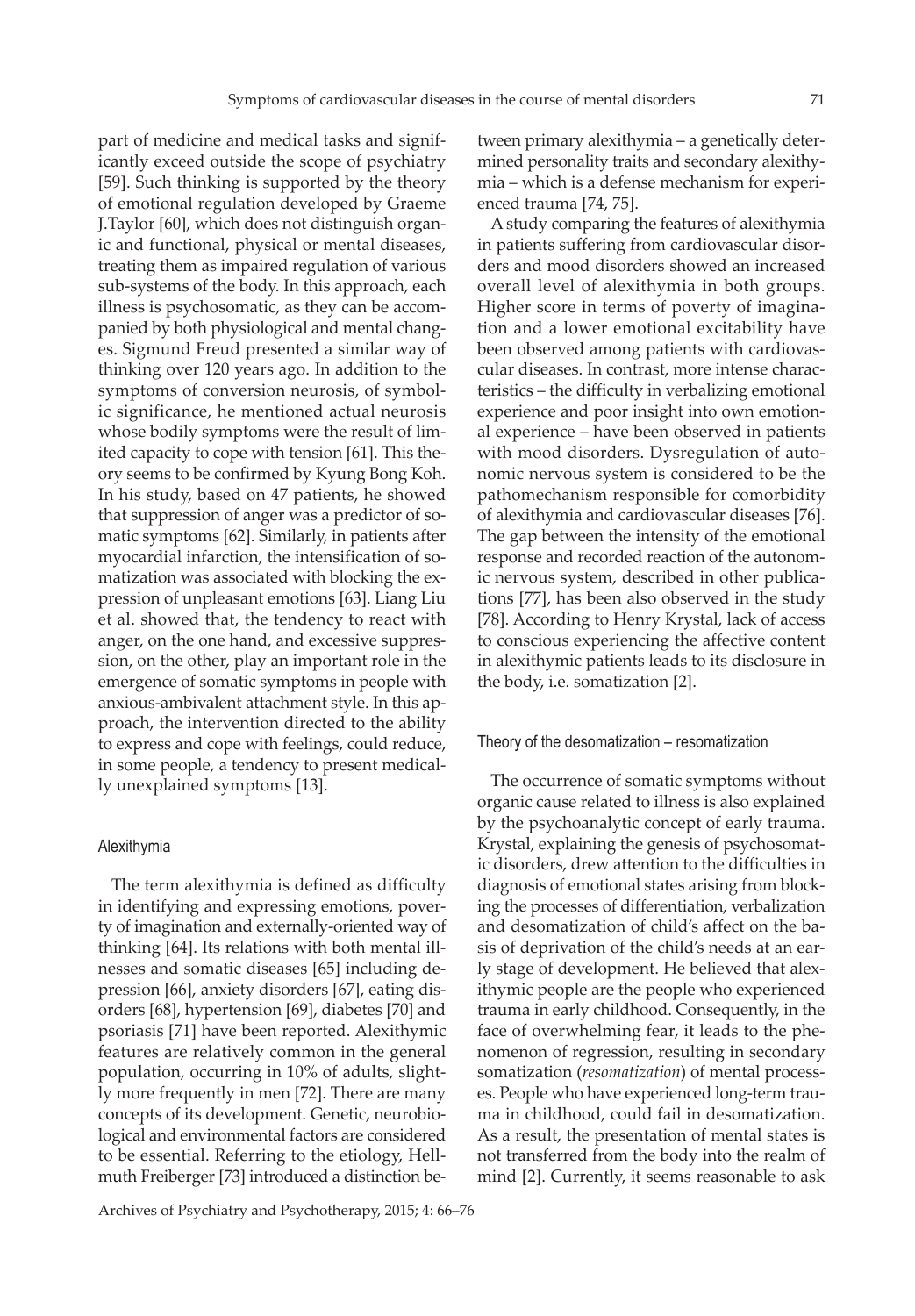about the diagnosis and treatment of difficulties associated with recognizing one's own emotional states in terms of prevention or potentiation of treatment of somatic diseases.

#### **Functional imaging**

The literature extensively describes changes in the nervous system of patients with mental disorders, including psychosomatic symptoms. The observation of these changes is possible by functional imaging techniques, such as functional nuclear magnetic resonance (fMRI), single photon emission tomography (SPECT), magnetoencephalography (MEG) and positron emission tomography (PET). As an example, there is a study in which the neurophysiological basis of alexithymia, indicating a malfunction of anterior cingulate gyrus has been evaluated [79-81]. Hasse Karlsson et al., have found that the reduced activation of the anterior cingulate gyrus is also correlated with the increase in the activation of the motor and somatosensory cortex, which could explain the mechanism of occurrence of somatic symptoms with the lack of recognition of experienced emotions. Julian F. Thayer et al. created a neurophysiological model of emotion regulation on the basis of functional examination [82]. According to him, during emotional stress increases the activity of the limbic system and certain prefrontal areas and there is a general decrease in activity of the prefrontal cortex, which triggers the automatic system of behavior control [83]. This concept corresponds with model of cognitive-emotional impulse control proposed by Sylvie J M *van der Kruijs* [84]. Explaining the phenomenon of dissociation, the model assumes that in the optimal emotional state the motor areas of the brain to a small extent are affected by emotions. However, in case of intensive emotional arousal, the centre responsible for the cognitive processing of excitation is omitted. In the imaging examination, the described model appears to be an increase in functional connection of the motor cortex with the limbic system with reduced prefrontal cortex impulsation. In another report, the researchers suggest that the phenomenon of somatization measured using a self-assessment questionnaire (SOMS-2) is associated with increased activity in the anterior ventral precuneus, posterior cingulate gyrus and anterior medial thalamus, and that the autonomic nervous system affects the occurrence and severity of symptom in the body. At the same time the researchers pay attention to the fact that their findings are consistent with the theory, according to which somatization is associated with cognitive style characterized by affective content rumination [85].

#### **Diagnostics and treatment**

In addition to the broad diagnostic capabilities, functional examination enables an assessment of the impact of pharmacological and psychotherapeutic treatment on nervous system metabolism modification, which in recent years has been repeatedly demonstrated [86]. It must be remembered that modern methods of brain imaging, although they are a milestone for the development of medical knowledge and make it possible to objectify the diagnosis and assessment of treatment effects, are burdened with the necessity of scientific reductionism in describing mental processes [87].

The clinical management still lacks clear guidelines for psychological and psychiatric diagnosis in patients with symptoms which suggest somatization. Due to the high comorbidity of somatic diseases with mental disorders, the implementation of diagnostic screening for mental health disorders, appears to be indispensable at some stage. Moreover, the conclusions of a meta-analysis of several studies clearly confirm that, in the treatment of somatoform disorders, psychotherapy is more effective than standard method (d=0.80 vs. d=0.31, p <0.05) [87]. Control studies show that the positive effect of the treatment occurs in case of psychotherapy and physical exercises, but it has not been observed for the administration of medicines [88-91]. Changes in DSM-5 come in the aid of diagnosticians, freeing them from the necessity to exclude organic cause in the case of unexplained somatic symptoms. Such an approach is also close to the psychoanalytic perspective. In psychotherapy, patients with somatic symptoms of mental disorders, the prospect of an organic explanation of complaints by the appropriate expert inhibits the progress of therapy.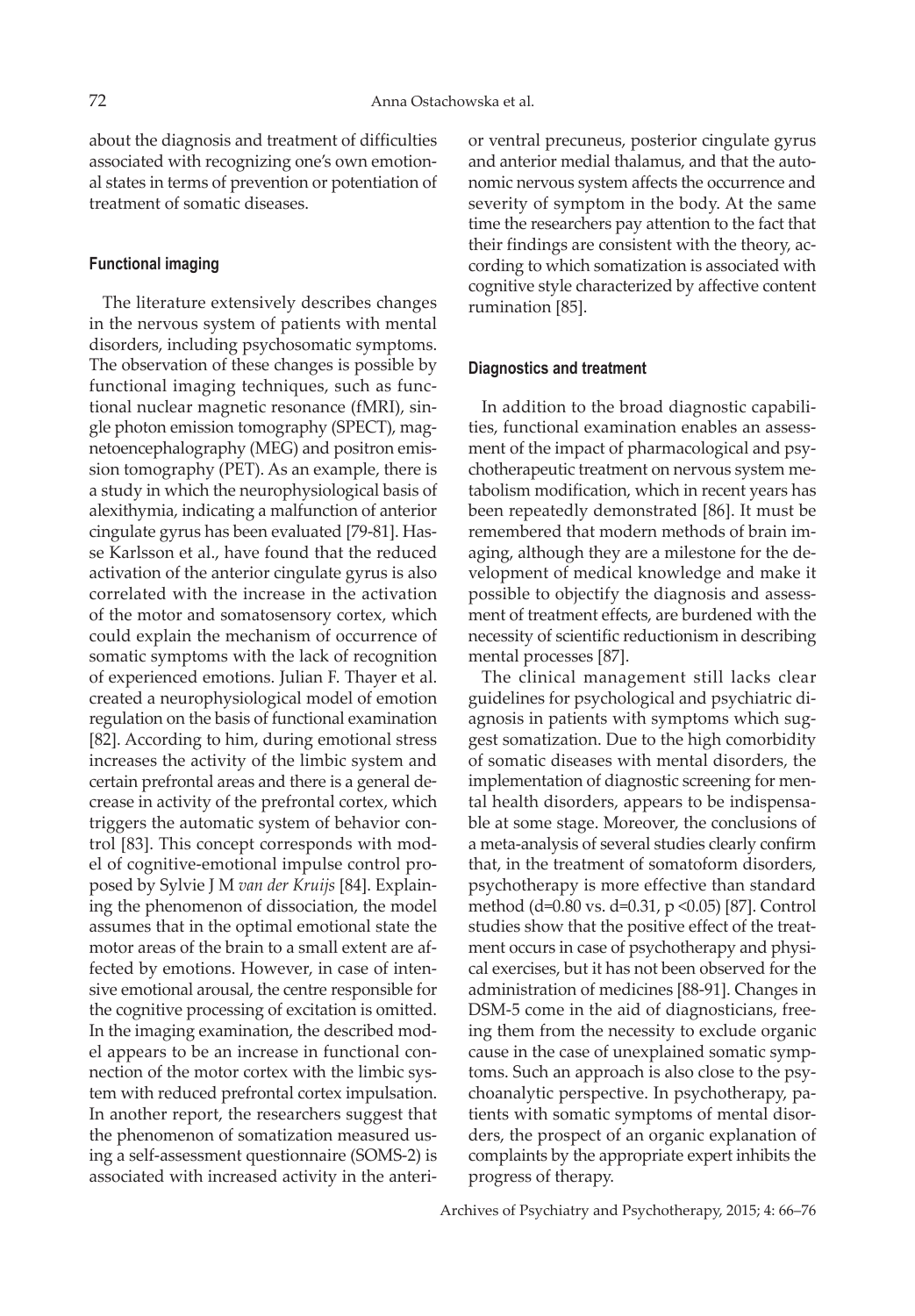The treatment of these diseases emphasizes the importance of awareness, disclosure and experiencing emotions, which is the core of psychodynamic psychotherapy [92]. In studies in the general population it has been shown that training in naming emotions and reading literary fiction [93] is beneficial for identifying one's own emotional states and affective regulation [94]. Psychotherapy also reduces the symptoms of alexithymia, although there is still a need to develop an individualized procedure in this respect [95]. In examining the impact of pharmacology, Anthony Lane et al. (2013) showed that oxytocin administered intranasally increase people's will to share their painful emotions [96]. Another therapeutic option is transcranial magnetic stimulation of the brain areas responsible for experiencing emotions and linguistic properties [97, 98]. Further studies in this regard, assessing various therapeutic interventions in randomized trials are needed.

#### **Recapitulation**

In medical practice we often meet patients with somatic symptoms without organic cause. In this case, usually reported symptoms are accompanied by undiagnosed mental health problems, which are often a significant factor in the risk of serious somatic illness. Despite the lack of a diagnosed organic cause, these symptoms are a cause of disability and withdrawal from normal social life. In addition, deepening and repeating diagnostic test for unexplained somatic symptoms increases patient's anxiety, which exacerbate symptoms, and generates considerable cost to the health care system. Unfortunately, there is still a lack of clear guidelines for diagnosis and treatment of psychosomatic disorders in primary care, and in many departments involved in the treatment of somatic illnesses.

# **REFERENCES**

- 1. Sobczak M, Kasprzak JD, Drygas In. Psychocardiology introduction to a new scientific discipline. Kardiol Pol. 2011; 69(8): 838–843.
- 2. Schier K. Bez tchu i bez słowa: więź psychiczna i regulacja emocji u osób chorych na astmę oskrzelową. Gdańsk: Gdańskie Wydawnictwo Psychologiczne; 2005.

- 3. Rodin GM. Somatization: a Perspective from Self Psychology. J Am Acad Psychoanal. 1991; 19(3): 367–384.
- 4. Rask MT, Andersen RS, Bro F, Fink P, Rosendal M. Towards a clinically useful diagnosis for mild – to-moderate conditions of medically unexplained symptoms in general practice: a mixed methods study. BMC Family Practice. 2014; 15: 118.
- 5. American Psychiatric Association, American Psychiatric Association, editors. Diagnostic and statistical manual of mental disorders: DSM-5. 5th ed. Washington, D.C: American Psychiatric Association; 2013. p. 947.
- 6. Sirri L, Fava GA. Diagnostic criteria for psychosomatic research and somatic symptom disorders. International Review of Psychiatry. 2013; 25(1): 19-30.
- 7. Coulshed DS, Eslick GD, Talley NJ. Non-cardiac chest pain. Patients need diagnoses. BMJ. 2002; 324(7342): 915.
- 8. Fass R, Achem SR. Noncardiac chest pain: epidemiology, natural course and pathogenesis. J Neurogastroenterol Motil. 2011; 17(2): 110–23.
- 9. Eken C, Oktay C, Bacanli A, Gulen B, Koparan C, Ugras SS, et al. Anxiety and depressive disorders in patients presenting with chest pain to the emergency department: a comparison between cardiac and non-cardiac origin. J Emerg Med. 2010; 39(2): 144–150.
- 10. Rohani A, Akbari V, Zarei F. Anxiety and depression symptoms in chest pain patients referred for the exercise stress test. Heart Views Off J Gulf Heart Assoc. 2011; 12(4): 161–164.
- 11. Robertson N, Javed N, Samani NJ, Khunti K. Psychological morbidity and illness appraisals of patients with cardiac and non-cardiac chest pain attending a rapid access chest pain clinic: a longitudinal cohort study. Heart Br Card Soc. 2008; 94(3): e12.
- 12. Coulshed DS, Eslick GD, Talley NJ. Non-cardiac chest pain. Patients need diagnoses. BMJ. 2002; 324(7342): 915.
- 13. Liu L, Cohen S, Schulz MS, Waldinger RJ. Sources of somatization: exploring the roles of insecurity in relationships and styles of anger experience and expression. Soc Sci Med 1982. 2011; 73(9): 1436–1443.
- 14. Sobański J, Klasa K, Popiołek L, Rutkowski K, Dembińska E, Mielimąka M, Cyranka K, Müldner – Nieckowski Ł, Smiatek-Mazgaj B, Rodziński P. Complaints of patients suffering from neurotic disorders, interesting for cardiologist. Kardiologia Polska. 2015; doi: 10.5603/KP.a2015.0099 [Epub ahead of print]
- 15. Eslick GD, Talley NJ. Natural history and predictors of outcome for non-cardiac chest pain: a prospective 4-year cohort study. Neurogastroenterol Motil Off J Eur Gastrointest Motil Soc. 2008; 20(9): 989–97.
- 16. Bass C, Mayou R. Chest pain. BMJ. 2002; 325(7364): 588– 591.
- 17. McDonald IG, Daly J, Jelinek VM, Panetta F, Gutman JM. Opening Pandora's box: the unpredictability of reassurance by a normal test result. BMJ. 1996 ; 313(7053): 329–332.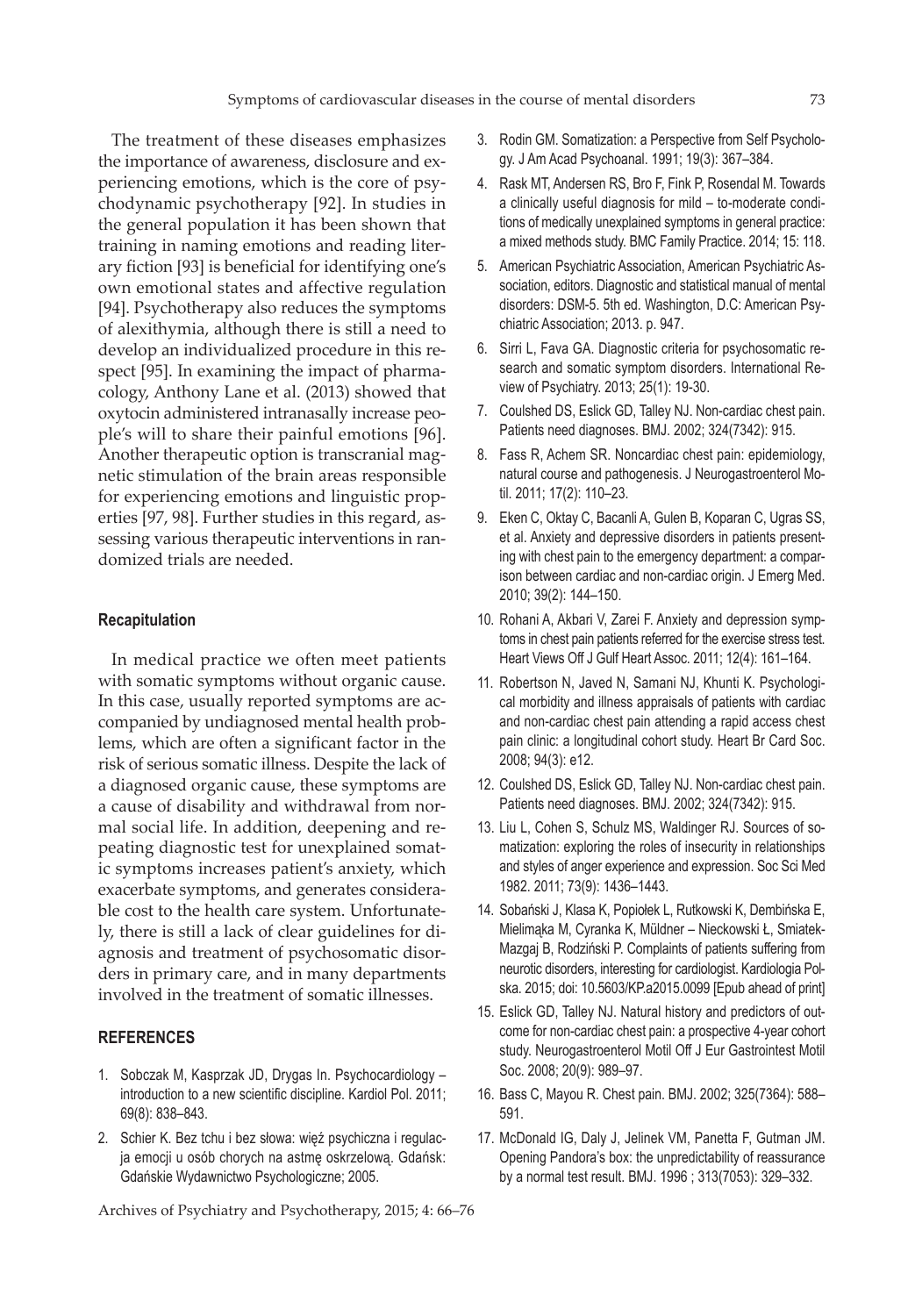- 18. Nijher G, Weinman J, Bass C, Chambers J. Chest pain in people with normal coronary anatomy. BMJ. 2001; 323(7325): 1319–1320.
- 19. Hadlandsmyth K, Rosenbaum DL, Craft JM, Gervino EV, White KS. Health care utilisation in patients with non-cardiac chest pain: a longitudinal analysis of chest pain, anxiety and interoceptive fear. Psychol Health. 2013; 28(8): 849–861.
- 20. Kisely S, Goldberg D, Simon G. A comparison between somatic symptoms with and without clear organic cause: results of an international study. Psychol Med. 1997; 27(5): 1011–1019.
- 21. Bermingham SL, Cohen A, Hague J, Parsonage M. The cost of somatisation among the working age population in England for the year 2008–2009. Mental Health in Family Medicine. 2010; 7(2): 71-84.
- 22. Röhricht F, Elanjithara T. Management of medically unexplained symptoms: outcomes of a specialist liaison clinic. Psychiatr Bull 2014. 2014;38(3): 102–107.
- 23. National Collaborating Centre for Mental Health (UK). Depression: The Treatment and Management of Depression in Adults (Updated Edition) [Internet]. Leicester (UK): British Psychological Society; 2010 [cited 2015 May 8]. Available from: http://www.ncbi.nlm.nih.gov/books/ NBK63748/
- 24. Simon GE, VonKorff M, Piccinelli M, Fullerton C, Ormel J. An international study of the relation between somatic symptoms and depression. N Engl J Med. 1999; 341(18): 1329–1335.
- 25. Agüera L, Failde I, Cervilla JA, Díaz-Fernández P, Mico JA. Medically unexplained pain complaints are associated with underlying unrecognized mood disorders in primary care. BMC Fam Pract. 2010; 11: 17.
- 26. National Clinical Guideline Centre for Acute and Chronic Conditions (UK). Chest Pain of Recent Onset: Assessment and Diagnosis of Recent Onset Chest Pain or Discomfort of Suspected Cardiac Origin [Internet]. London: Royal College of Physicians (UK); 2010 [cited 2015 May 5]. Available from: http://www.ncbi.nlm.nih.gov/books/NBK63790/
- 27. Webster R, Norman P, Goodacre S, Thompson AR, McEachan RRC. Illness representations, psychological distress and non-cardiac chest pain in patients attending an emergency department. Psychol Health. 2014;29(11): 1265– 1282.
- 28. Ladwig K-H, Lederbogen F, Albus C, Angermann C, Borggrefe M, Fischer D, et al. Position paper on the importance of psychosocial factors in cardiology: Update 2013. Ger Med Sci GMS E – J. 2014;12:Doc09.
- 29. Harris AM, Orav EJ, Bates DW, Barsky AJ. Somatization increases disability independent of comorbidity. J Gen Intern Med. 2009; 24(2): 155–161.
- 30. Hocaoglu C, Gulec MY, Durmus I. Psychiatric comorbidity in patients with chest pain without a cardiac etiology. Isr J Psychiatry Relat Sci. 2008; 45(1): 49–54.
- 31. Levenson JL. The somatoform disorders: 6 characters in search of an author. Psychiatr Clin North Am. 2011; 34(3): 515–524.
- 32. Murray AM, Toussaint A, Althaus A, Löwe B. Barriers to the diagnosis of somatoform disorders in primary care: protocol for a systematic review of the current status. Syst Rev. 2013; 2: 99.
- 33. Smith RC, Dwamena FC. Classification and diagnosis of patients with medically unexplained symptoms. J Gen Intern Med. 2007; 22(5): 685–691.
- 34. Schaefert R, Hausteiner-Wiehle C, Häuser W, Ronel J, Herrmann M, Henningsen P. Non – specific, functional, and somatoform bodily complaints. Dtsch Ärztebl Int. 2012; 109(47): 803–813.
- 35. Soares-Filho GLF, Mesquita CT, Mesquita ET, Arias-Carrión O, Machado S, González MM, et al. Panic attack triggering myocardial ischemia documented by myocardial perfusion imaging study. A case report. Int Arch Med. 2012; 5(1): 24.
- 36. Huffman JC, Pollack MH, Stern TA. Panic Disorder and Chest Pain: Mechanisms, Morbidity, and Management. Prim Care Companion J Clin Psychiatry. 2002;4(2):54–62.
- 37. Fujii H, Yasue H, Okumura K, Matsuyama K, Morikami Y, Miyagi H, et al. Hyperventilation – induced simultaneous multivessel coronary spasm in patients with variant angina: an echocardiographic and arteriographic study. J Am Coll Cardiol. 1988; 12(5): 1184–92.
- 38. Beitman BD, Basha I, Flaker G, Derosear L, Mukerji V, Lamberti J. Non-fearful panic disorder: Panic attacks without fear. Behav Res Ther. 1987; 25(6): 487–492.
- 39. Sharkey SW, Lesser JR, Zenovich AG, Maron MS, Lindberg J, Longe TF, et al. Acute and reversible cardiomyopathy provoked by stress in women from the United States. Circulation. 2005; 111(4): 472–479.
- 40. Amruthlal Jain SK, Larsen TR, Souqiyyeh A, David SW. Takotsubo cardiomyopathy: reversible stress-induced cardiac insult-a stress protective mechanism. Am J Cardiovasc Dis.2013;3(1):53–59.
- 41. Deshmukh A, Kumar G, Pant S, Rihal C, Murugiah K, Mehta JL. Prevalence of Takotsubo cardiomyopathy in the United States. Am Heart J. 2012;164(1):66–71.
- 42. El-Sayed AM, Brinjikji W, Salka S. Demographic and co-morbid predictors of stress (takotsubo) cardiomyopathy. Am J Cardiol. 2012; 110(9): 1368–1372.
- 43. Iga K, Gen H, Tomonaga G, Matsumura T, Hori K. Reversible left ventricular wall motion impairment caused by pheochromocytoma--a case report. Jpn Circ J. 1989; 53(7): 813–818.
- 44. Nef HM, Möllmann H, Troidl C, Kostin S, Voss S, Hilpert P, et al. Abnormalities in intracellular Ca2+ regulation contribute to the pathomechanism of Tako-Tsubo cardiomyopathy. Eur Heart J. 2009; 30(17): 2155–2164.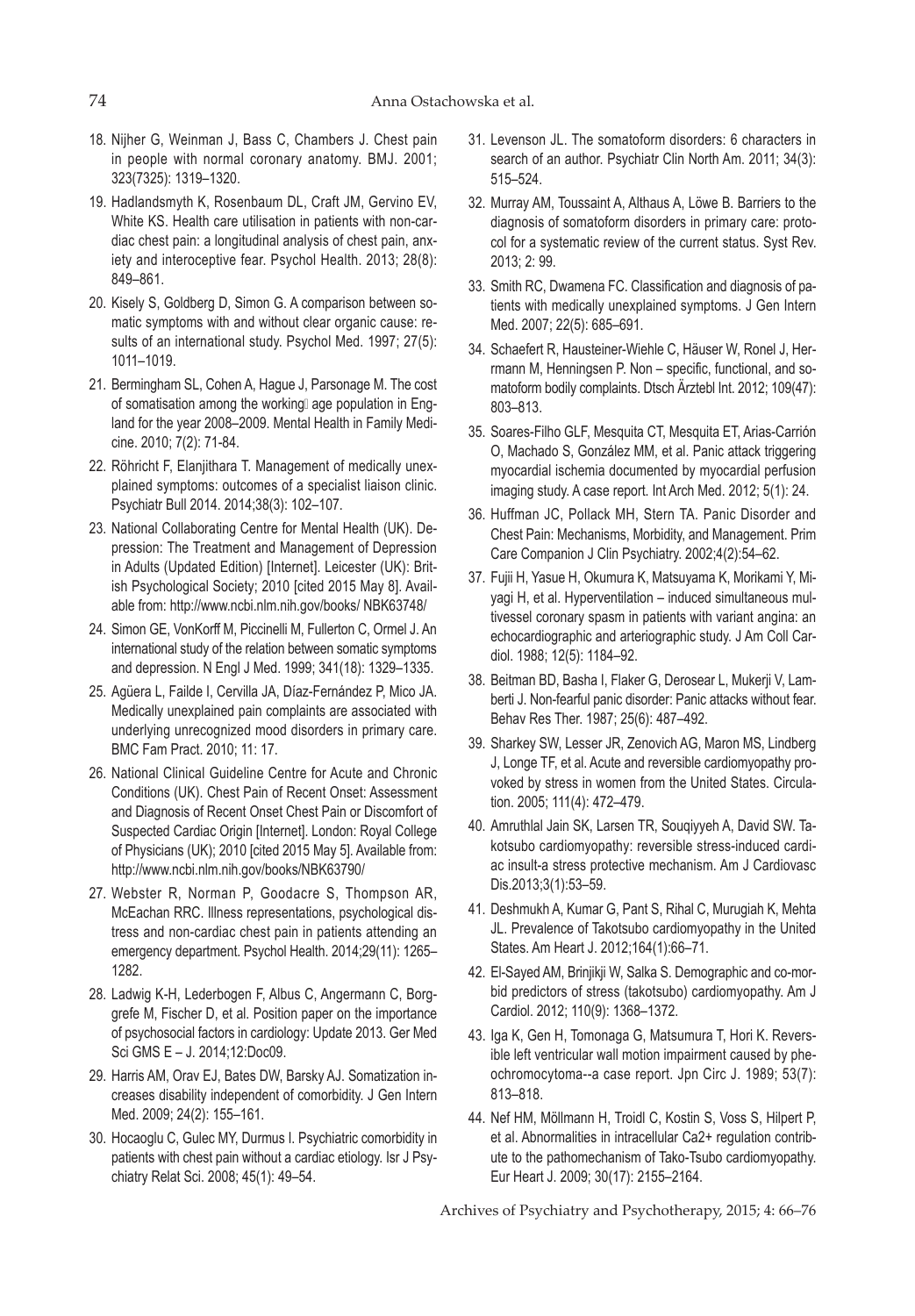- 45. Gianni M, Dentali F, Grandi AM, Sumner G, Hiralal R, Lonn E. Apical ballooning syndrome or takotsubo cardiomyopathy: a systematic review. Eur Heart J. 2006; 27(13): 1523– 1529.
- 46. Flesher MR, Delahanty DL, Raimonde AJ, Spoonster E. Amnesia, neuroendocrine levels and PTSD in motor vehicle accident victims. Brain Inj. 2001; 15(10): 879–89.
- 47. Pantoni L, Lamassa M, Inzitari D. Transient global amnesia: a review emphasizing pathogenic aspects. Acta Neurol Scand. 2000; 102(5): 275–283.
- 48. Toussi A, Bryk J, Alam A. Forgetting heart break: a fascinating case of transient left ventricular apical ballooning syndrome associated with dissociative amnesia. Gen Hosp Psychiatry. 2014; 36(2): 225–227.
- 49. Wittstein IS, Thiemann DR, Lima JAC, Baughman KL, Schulman SP, Gerstenblith G, et al. Neurohumoral features of myocardial stunning due to sudden emotional stress. N Engl J Med. 2005; 352(6): 539–548.
- 50. Alberici E, Pichiecchio A, Caverzasi E, Farina LM, Persico A, Cavallini A, et al. Transient global amnesia: hippocampal magnetic resonance imaging abnormalities. Funct Neurol. 2008; 23(3): 149– 152.
- 51. Heszen-Niejodek I, Sęk H. Psychologia zdrowia. Warszawa: Wydawnictwo Naukowe PWN; 2007.
- 52. Linden W, Phillips MJ, Leclerc J. Psychological treatment of cardiac patients: a meta-analysis. Eur Heart J. 2007; 28(24): 2972–2984.
- 53. Charlson FJ, Moran AE, Freedman G, Norman RE, Stapelberg NJC, Baxter AJ, et al. The contribution of major depression to the global burden of ischemic heart disease: a comparative risk assessment. BMC Med. 2013; 11: 250.
- 54. Meng L, Chen D, Yang Y, Zheng Y, Hui R. Depression increases the risk of hypertension incidence: a meta-analysis of prospective cohort studies. J Hypertens. 2012; 30(5): 842–851.
- 55. Hildrum B, Mykletun A, Holmen J, Dahl AA. Effect of anxiety and depression on blood pressure: 11-year longitudinal population study. Br J Psychiatry J Ment Sci. 2008; 193(2): 108–113.
- 56. Hildrum B, Romild U, Holmen J. Anxiety and depression lowers blood pressure: 22-year follow – up of the population based HUNT study, Norway. BMC Public Health. 2011; 11: 601.
- 57. Lambert E, Dawood T, Straznicky N, Sari C, Schlaich M, Esler M, et al. Association between the sympathetic firing pattern and anxiety level in patients with the metabolic syndrome and elevated blood pressure. J Hypertens. 2010; 28(3): 543–50.
- 58. Aleksandrowicz JW. Zaburzenia nerwicowe, zaburzenia osobowości i zachowania dorosłych (według ICD-10): psychopatologia, diagnostyka, leczenie. Kraków: Wydawnictwo Uniwersytetu Jagiellońskiego; 1998.
- 59. Aleksandrowicz J. Zaburzenia nerwicowe. Warszawa: Wydawnictwo Lekarskie PZWL; 1998.
- 60. Taylor GJ, Bagby RM, Parker JDA. Disorders of affect regulation: alexithymia in medical and psychiatric illness. Cambridge: Cambridge University Press; 1999. 359 p.
- 61. Freud S, Freud A, Bonaparte M. Werke aus den Jahren 1892-1899. 6. Aufl. Frankfurt: Fischer; 1991. 594 p.
- 62. Koh KB, Park JK. The relation between anger management style and organ system-related somatic symptoms in patients with depressive disorders and somatoform disorders. Yonsei Med J. 2008;49(1): 46–52.
- 63. Denollet J, Schiffer AA, Spek V. A general propensity to psychological distress affects cardiovascular outcomes: evidence from research on the type D (distressed) personality profile. Circ Cardiovasc Qual Outcomes. 2010; 3(5): 546–57.
- 64. Sifneos PE. The prevalence of "alexithymic" characteristics in psychosomatic patients. Psychother Psychosom. 1973; 22(2): 255–262.
- 65. Karukivi M, Saarijärvi S. Development of alexithymic personality features. World J Psychiatry. 2014; 4(4): 91–102.
- 66. Honkalampi K, Hintikka J, Tanskanen A, Lehtonen J, Viinamäki H. Depression is strongly associated with alexithymia in the general population. J Psychosom Res. 2000; 48(1): 99–104.
- 67. Marchesi C, Fontò S, Balista C, Cimmino C, Maggini C. Relationship between alexithymia and panic disorder: a longitudinal study to answer an open question. Psychother Psychosom. 2005; 74(1): 56–60.
- 68. Taylor GJ, Parker JD, Bagby RM, Bourke MP. Relationships between alexithymia and psychological characteristics associated with eating disorders. J Psychosom Res. 1996;41(6):561– 8.
- 69. Grabe HJ, Schwahn C, Barnow S, Spitzer C, John U, Freyberger HJ, et al. Alexithymia, hypertension, and subclinical atherosclerosis in the general population. J Psychosom Res. 2010; 68(2): 139–147.
- 70. Chatzi L, Bitsios P, Solidaki E, Christou I, Kyrlaki E, Sfakianaki M, et al. Type 1 diabetes is associated with alexithymia in nondepressed, non-mentally ill diabetic patients: a case-control study. J Psychosom Res. 2009; 67(4): 307–313.
- 71. Picardi A, Mazzotti E, Gaetano P, Cattaruzza MS, Baliva G, Melchi CF, et al. Stress, social support, emotional regulation, and exacerbation of diffuse plaque psoriasis. Psychosomatics. 2005; 46(6): 556–64.
- 72. Salminen JK, Saarijärvi S, Aärelä E, Toikka T, Kauhanen J. Prevalence of alexithymia and its association with sociodemographic variables in the general population of Finland. J Psychosom Res. 1999; 46(1): 75–82.
- 73. Freyberger H. Supportive psychotherapeutic techniques in primary and secondary alexithymia. Psychother Psychosom. 1977; 28(1-4): 337–342.